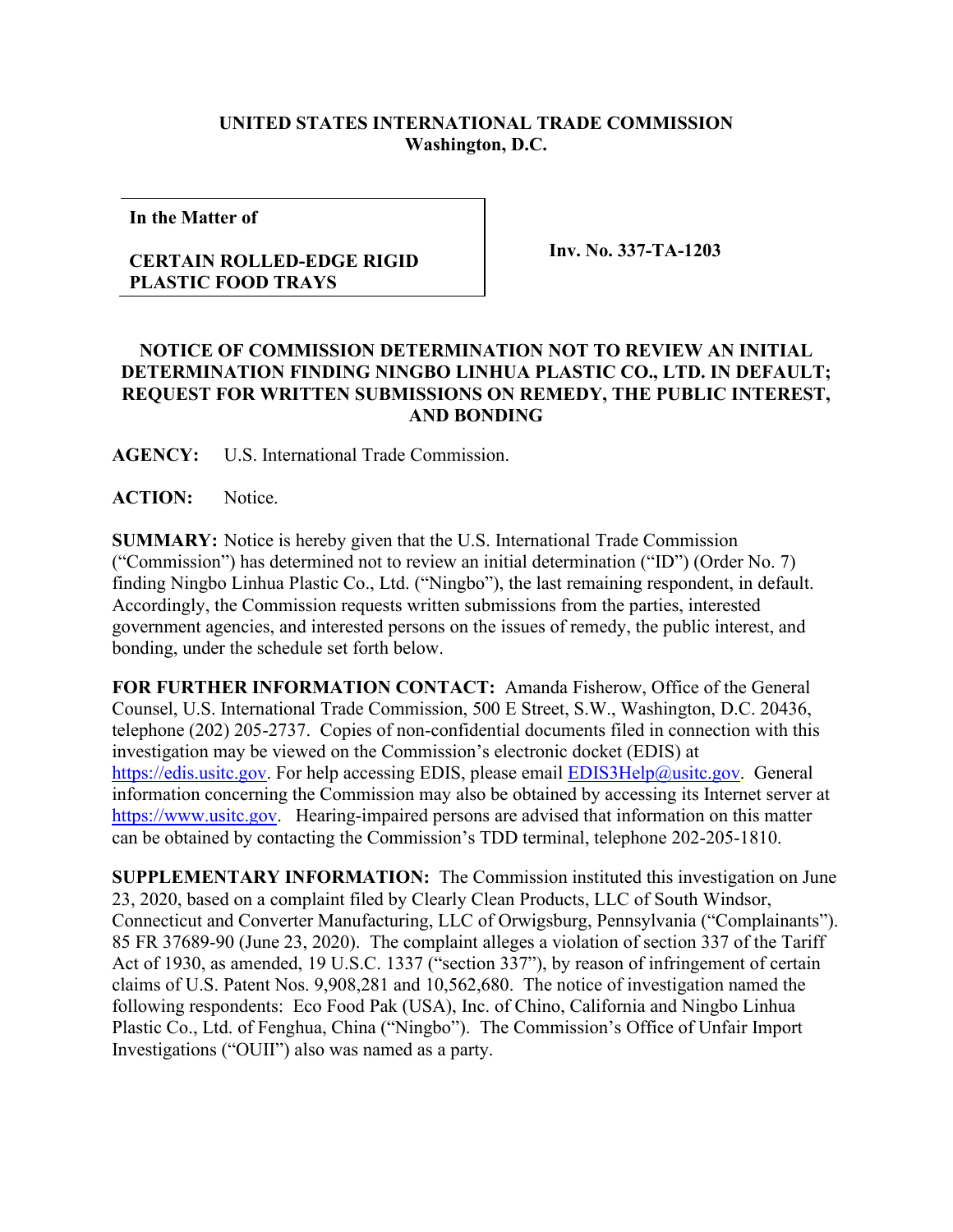The complaint and notice of investigation were served on Ningbo on July 7, 2020. On August 20, 2020, Complainants filed a motion for an order to show cause why Ningbo should not be found in default for failing to respond to the complaint and notice of investigation. On September 8, 2020, the ALJ ordered Ningbo to show cause why it should not be found in default and Ningbo did not file a response.

On October 6, 2020, the ALJ issued the subject ID (Order No. 7) finding Ningbo in default. The ID notes that Ningbo is the last remaining respondent and the ID terminates the investigation. No party petitioned for review of the ID.

The Commission has determined not to review the ID. Ningbo is in default.

Ningbo is the sole remaining respondent in this investigation. Section  $337(g)(1)$  and Commission Rule 210.16(c) authorize the Commission to order relief against a respondent found in default, unless, after considering the public interest, it finds that such relief should not issue.

In connection with the final disposition of this investigation, the statute authorizes issuance of, *inter alia,* (1) an exclusion order that could result in the exclusion of the subject articles from entry into the United States; and/or (2) a cease and desist order that could result in the respondent being required to cease and desist from engaging in unfair acts in the importation and sale of such articles. Accordingly, the Commission is interested in receiving written submissions that address the form of remedy, if any, that should be ordered. If a party seeks exclusion of an article from entry into the United States for purposes other than entry for consumption, the party should so indicate and provide information establishing that activities involving other types of entry either are adversely affecting it or likely to do so. For background, see *Certain Devices for Connecting Computers via Telephone Lines*, Inv. No. 337-TA-360, USITC Pub. No. 2843, Comm'n Op. at 7-10 (Dec. 1994).

The statute requires the Commission to consider the effects of that remedy upon the public interest. The public interest factors the Commission will consider include the effect that an exclusion order and/or cease and desist orders would have on: (1) the public health and welfare, (2) competitive conditions in the U.S. economy, (3) U.S. production of articles that are like or directly competitive with those that are subject to investigation, and (4) U.S. consumers. The Commission is therefore interested in receiving written submissions that address the aforementioned public interest factors in the context of this investigation.

If the Commission orders some form of remedy, the U.S. Trade Representative, as delegated by the President, has 60 days to approve, disapprove, or take no action on the Commission's determination. *See* Presidential Memorandum of July 21, 2005, 70 FR 43251 (July 26, 2005). During this period, the subject articles would be entitled to enter the United States under bond, in an amount determined by the Commission and prescribed by the Secretary of the Treasury. The Commission is therefore interested in receiving submissions concerning the amount of the bond that should be imposed if a remedy is ordered.

**WRITTEN SUBMISSIONS**: Parties to the investigation, interested government agencies, and any other interested parties are encouraged to file written submissions on the issues of remedy, the public interest, and bonding.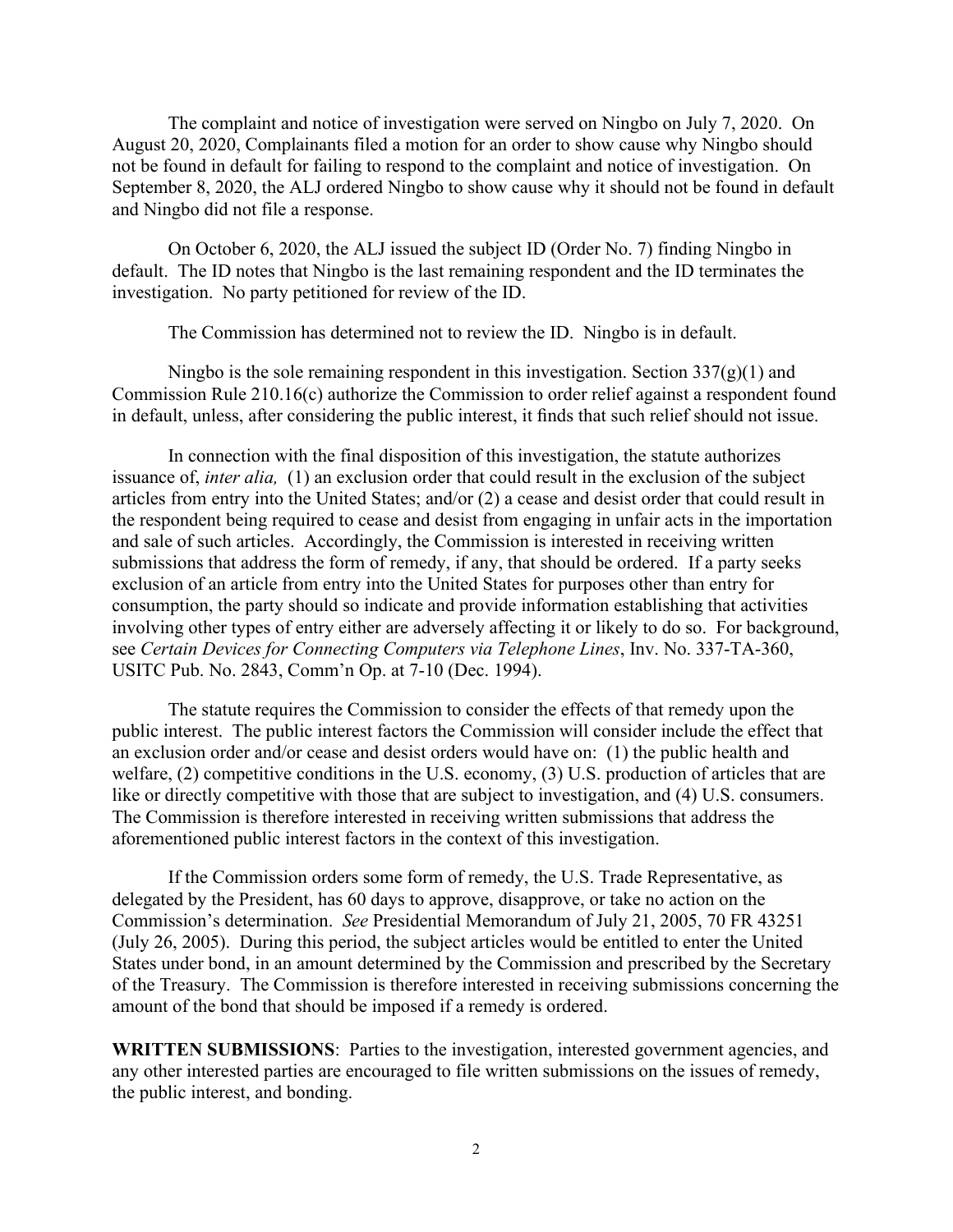In their initial submissions, Complainants are also requested to identify the remedy sought and Complainants and OUII are requested to submit proposed remedial orders for the Commission's consideration. Complainants are further requested to state the dates that the Asserted Patents expire**,** to provide the HTSUS subheadings under which the accused products are imported, and to supply the identification information for all known importers of the products at issue in this investigation. The initial written submissions and proposed remedial orders must be filed no later than close of business on November 3, 2020. Reply submissions must be filed no later than the close of business on November 10, 2020. Opening submissions are limited to 15 pages. Reply submissions are limited to 10 pages. No further submissions on any of these issues will be permitted unless otherwise ordered by the Commission.

Persons filing written submissions must file the original document electronically on or before the deadlines stated above. The Commission's paper filing requirements in 19 CFR 210.4(f) are currently waived. 85 FR 15798 (March 19, 2020). Submissions should refer to the investigation number (Inv. No. 337-TA-1203) in a prominent place on the cover page and/or the first page. (*See* Handbook for Electronic Filing Procedures, *https://www.usitc.gov/documents/handbook\_on\_filing\_procedures.pdf*). Persons with questions regarding filing should contact the Secretary, (202) 205-2000.

Any person desiring to submit a document to the Commission in confidence must request confidential treatment. All such requests should be directed to the Secretary to the Commission and must include a full statement of the reasons why the Commission should grant such treatment. *See* 19 CFR 201.6. Documents for which confidential treatment by the Commission is properly sought will be treated accordingly. A redacted non-confidential version of the document must also be filed simultaneously with any confidential filing. All information, including confidential business information and documents for which confidential treatment is properly sought, submitted to the Commission for purposes of this investigation may be disclosed to and used: (i) by the Commission, its employees and Offices, and contract personnel (a) for developing or maintaining the records of this or a related proceeding, or (b) in internal investigations, audits, reviews, and evaluations relating to the programs, personnel, and operations of the Commission including under 5 U.S.C. Appendix 3; or (ii) by U.S. government employees and contract personnel, solely for cybersecurity purposes. All contract personnel will sign appropriate nondisclosure agreements. All nonconfidential written submissions will be available for public inspection on EDIS.

The Commission vote for this determination took place on October 20, 2020.

While temporary remote operating procedures are in place in response to COVID-19, the Office of the Secretary is not able to serve parties that have not retained counsel or otherwise provided a point of contact for electronic service. Accordingly, pursuant to Commission Rules 201.16(a) and 210.7(a)(1) (19 CFR 201.16(a), 210.7(a)(1)), the Commission orders that the Complainants complete service for any party/parties without a method of electronic service noted on the attached Certificate of Service and shall file proof of service on the Electronic Document Information System (EDIS).